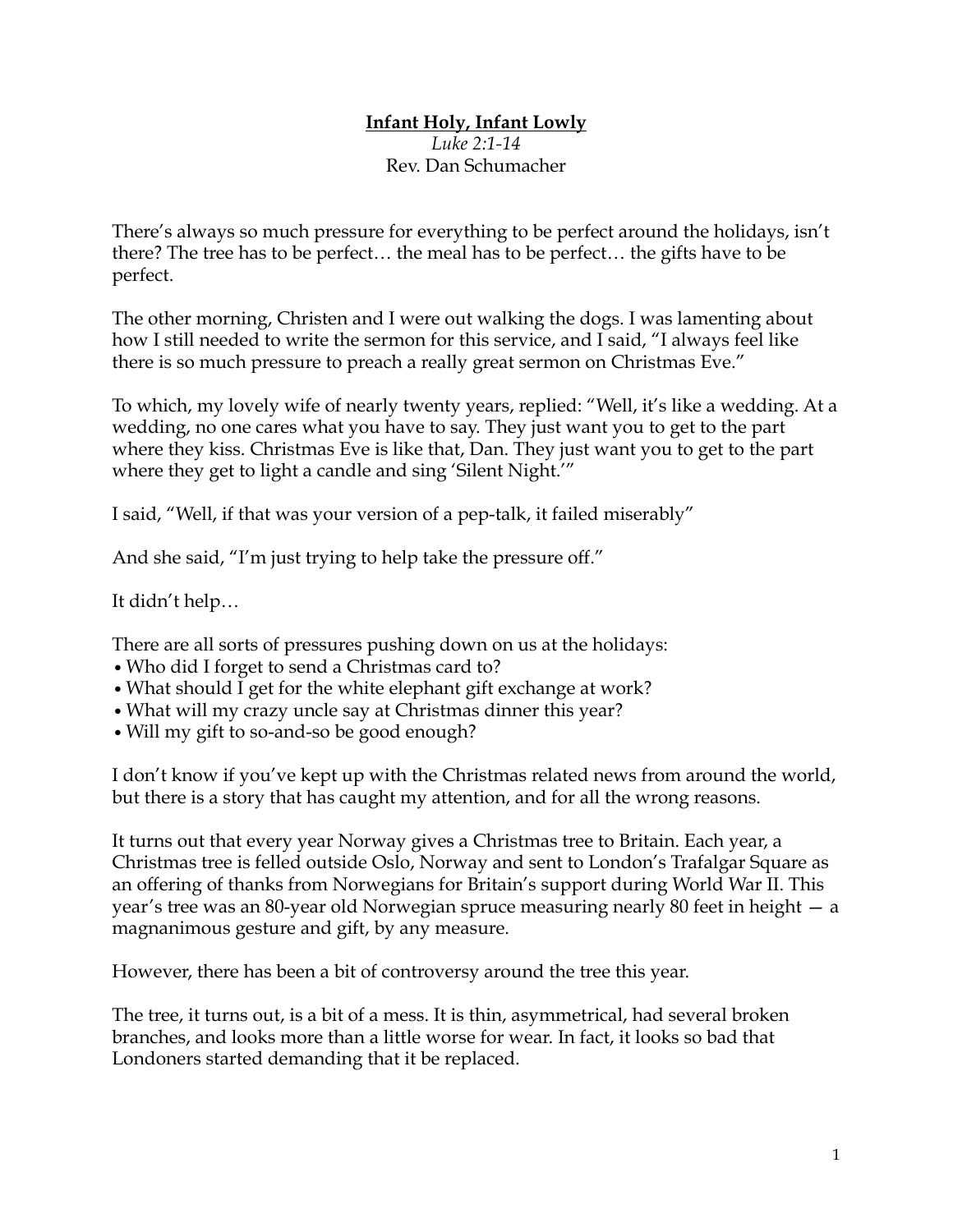As you might expect, Twitter exploded with comments about the shabby appearance of the tree, with several calling it "threadbare", "half-dead", or perhaps ill with COVID. Others said it was a symbol of the modern British decline or speculated it might even be an elaborate practical joke on Norway's part.

When asked his opinion, seventy-year old, James Cranberry, said, "It looks like they kept and reused last year's tree."

Jasmine Smith tried to be optimistic and said, "It's the thought that counts." But we all know what that means. That's also what you say when someone gives you an ill-fitting sweater that they hand-knitted themselves (Mckay and Russell, "Norway's 'threadbare' Christmas tree present underwhelms some in Britain," *Reuters*, December 2, 2021).

Despite the controversial nature of Norway's gift, I think this story says something about our expectations for Christmas each year: we expect Christmas to be grand and are always disappointed when it turns out to be "not-so-grand."

Not even scripture is exempt from grand expectations. The prophet, Isaiah, for instance, had grand expectations around the birth of the Messiah. He imagined it like this:

"The people who walked in darkness have seen a great light;

those who lived in a land of deep darkness — on them light has shined…

For a child has been born for us, a son given to us;

authority rests on his shoulders and he is named

Wonderful Counselor, Mighty God,

Everlasting Father, Prince of Peace.

His authority shall grow continually, and there shall be endless peace for the throne of David and his kingdom" (Is. 9:2, 6-7).

Wonderful Counselor? Mighty God? Unwavering authority? Endless peace? Isaiah seemed to think this child would come into the world like royalty — a throne just waiting for him, nations eager for his arrival.

But the gospel of Luke tells a very different story. Far from the halls of power — far from Emperor Augustus or the governor, Quirinius… not even in Jerusalem, but in the sleepy, little town of Bethlehem… not to a king, but to a carpenter… betrothed, but not yet married… swollen with child… no room in the inn, so born in a stable… no place to lay him down, so laid in a manger…

Jesus came into this world not sovereign and protected, but low-born and vulnerable.

New Testament scholar, Eric Barreto, says, "If Jesus were born today, he would likely be found in a tent city rather than the safety of a hospital" ("The 'real' war on Christmas?", *Day1.org*, December 21, 2011).

"Infant holy?" Sure. "Infant *lowly*?" Most definitely.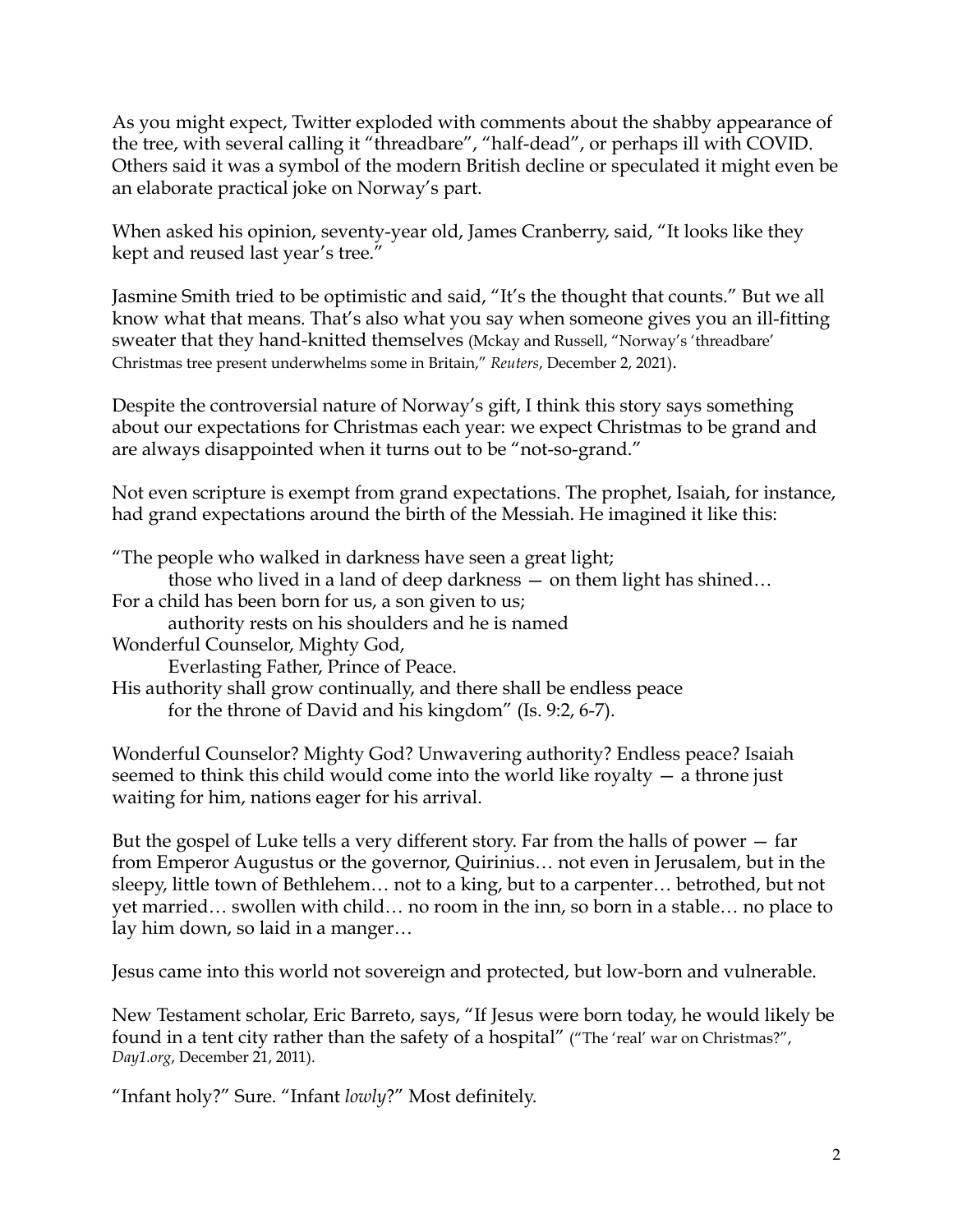An illegitimate child born to a single mom in a tent city isn't quite the grand thing Isaiah expected, is it?

You know, in preparation for this sermon, I read a long, mostly boring, academic article from a peer-reviewed journal about what was meant by Luke's phrase, "no room in the inn." It turns out that the meaning of the original Greek is unclear and, thus, thoroughly debated. (Kenneth Bailey, "The Manger and the Inn," *Theological Review*, November 1979).

I won't regurgitate the whole article for you — after all, I know you're only here to light that candle and sing, "Silent Night" — but I will share one important thought from it with you:

The Greek word translated as "inn" is not what we think of when we say "inn." It's not like Bethlehem had the historic Antlers Hotel at the end of Main St. Rather, an "inn" was more like a spare room at a relative's house. And in a small town like Bethlehem, Joseph would have had many relatives. He wasn't just told "no," he was told "no" by his own family.

Gregory Boyle says it like this: "We hear in the gospel, 'no room in the inn,' and we think *Motel 6* and no vacancies. But actually, Joseph went *home*. These were his people. So everyone who said, 'no' were probably blood relatives. They were cousins and uncles, and there was no room for the shame and disgrace of Joseph's fiancé, big as a house and ready to burst" (*The Whole Language*, chapter 6).

Friends, if that's true, then not only was the first Christmas Eve filled with disappointment, it would have been filled with heartache, too — his own family so ashamed of him and his pregnant fiancé that they wouldn't even let him in the front door. Go sleep with the animals, they said. Let your child be born there.

It's hard to put our minds around *that* version of the Christmas story, isn't it? Our versions are all so clean and sanitary. Our versions aren't about shame and rejection just that the hotels were all filled up and so the "no vacancy" sign was turned on. We prefer Isaiah's version: regal titles, royal authority, everlasting peace. And instead God shows up in the mess… which I hope gives you hope because the truth is that we need a God who doesn't just show up when everything is perfect. We need a God who will show up in our mess.

My friend, Anna Tuckwiller, says it like this: "If God can put on skin, be born a poor refugee to a teenage mom involved in a bit of a sex-scandal with a working-class husband, in the midst of shady governments and murdered first-borns, with livestock for midwives and their unhygienic handlers the attending… If stars and angels can serve as social media birth announcements before some academics from the far East bring the oddest and most impractical gifts for a toddler…

Then maybe it is not too great a thing for God to show up in our time and our mess.